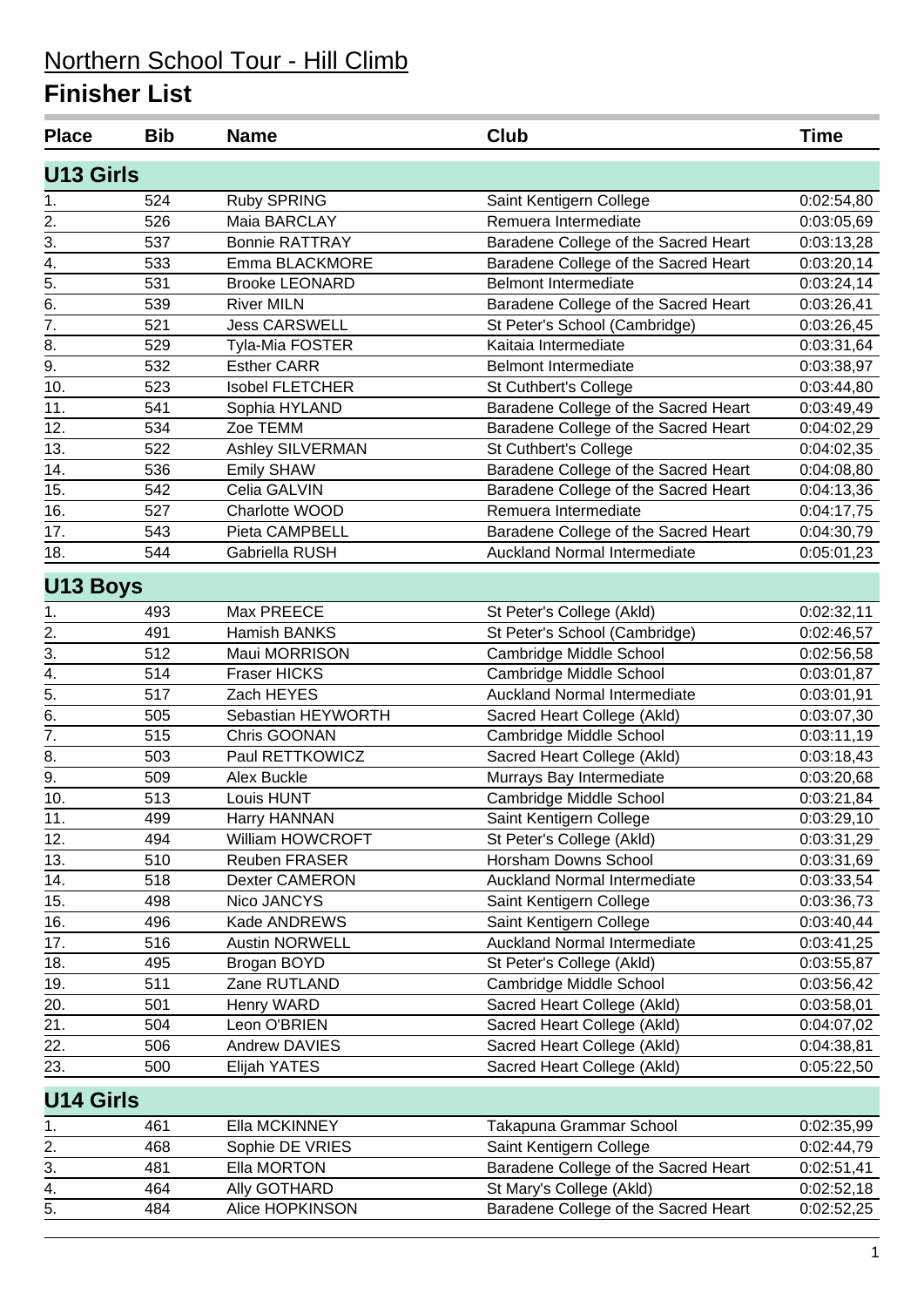| <b>Place</b>      | <b>Bib</b> | <b>Name</b>                  | <b>Club</b>                          | <b>Time</b> |
|-------------------|------------|------------------------------|--------------------------------------|-------------|
| 6.                | 467        | Sophie SPENCER               | Saint Kentigern College              | 0:02:53,25  |
| 7.                | 462        | Lizzie CHAPMAN               | Takapuna Grammar School              | 0:02:57,24  |
| 8.                | 487        | Gemma CARTER                 | Baradene College of the Sacred Heart | 0:02:57,44  |
| 9.                | 470        | Kate WATERS                  | Remuera Intermediate                 | 0:03:00,38  |
| 10.               | 476        | Georgie CHRISTIE             | Epsom Girls Grammar School           | 0:03:04,07  |
| 11.               | 475        | <b>Bee Townsend</b>          | Glen Eden Intermediate               | 0:03:04,58  |
| 12.               | 477        | Phoebe CARTER                | Epsom Girls Grammar School           | 0:03:06,84  |
| 13.               | 480        | Lydia STEVENS                | Baradene College of the Sacred Heart | 0:03:07,41  |
| 14.               | 463        | <b>Charlotte CHAMBERLAIN</b> | Takapuna Grammar School              | 0:03:16,50  |
| 15.               | 479        | Sadie WALKER                 | Baradene College of the Sacred Heart | 0:03:17,30  |
| 16.               | 469        | Finn BILSBOROUGH             | Saint Kentigern College              | 0:03:29,48  |
| 17.               | 485        | Niamh EVANS                  | Baradene College of the Sacred Heart | 0:03:29,59  |
| 18.               | 472        | Crystal WIKAIRA              | Kaitaia Intermediate                 | 0:03:30,39  |
| 19.               | 482        | Olive MCIVER                 | Baradene College of the Sacred Heart | 0:03:31,14  |
| 20.               | 478        | Keisha Anderson              | Cambridge Middle School              | 0:03:40,18  |
| $\overline{21}$ . | 486        | <b>Charlotte ELLIS</b>       | Baradene College of the Sacred Heart | 0:03:43,79  |
| 22.               | 471        | Emma CLIPSTONE               | Murrays Bay Intermediate             | 0:03:44,15  |
| 23.               | 474        | Aimee SARDELICH              | Hautapu School (Cambridge)           | 0:03:49,94  |
| 24.               | 483        | Eleanor INWOOD               | Baradene College of the Sacred Heart | 0:03:56,83  |
| U14 Boys          |            |                              |                                      |             |
| 1.                | 445        | <b>Hunter Brodie-Lees</b>    | Cambridge Middle School              | 0:02:32,51  |
| 2.                | 446        | Jaxson RUSSELL               | Cambridge Middle School              | 0:02:33,30  |
| $\overline{3}$ .  | 449        | Lewis BOWER                  | <b>Belmont Intermediate</b>          | 0:02:35,91  |
| $\overline{4}$ .  | 437        | <b>Joel DOUGLAS</b>          | Sacred Heart College (Akld)          | 0:02:39,21  |
| $\overline{5}$ .  | 448        | Matt DAVIS                   | Cambridge High School                | 0:02:39,39  |
| 6.                | 443        | Oli FISHER                   | King's College                       | 0:02:44,75  |
| $\overline{7}$ .  | 452        | <b>Edward PAWSON</b>         | Auckland Normal Intermediate         | 0:02:49,15  |
| 8.                | 422        | <b>August ELWORTHY</b>       | Takapuna Grammar School              | 0:02:49,63  |
| $\overline{9}$ .  | 447        | <b>Blake BAILEY</b>          | Cambridge High School                | 0:02:49,77  |
| 10.               | 439        | <b>Thomas CLARK</b>          | Remuera Intermediate                 | 0:02:53,85  |
| 11.               | 442        | Rubin WHITELEY               | Macleans College                     | 0:02:55,61  |
| 12.               | 429        | Isaac REAY                   | St Paul's Collegiate (Hamilton)      | 0:02:56,53  |
| 13.               | 431        | Nicholas PARKMAN             | Saint Kentigern College              | 0:02:56,70  |
| 14.               | 434        | Hunter DONLEY                | Saint Kentigern College              | 0:02:56,75  |
| 15.               | 453        | <b>Thomas MURRAY</b>         | <b>Auckland Grammar School</b>       | 0:02:59,37  |
| 16.               | 423        | Lewis JOHNSTON               | St Peter's School (Cambridge)        | 0:02:59,61  |
| 17.               | 428        | Samuel CARTER                | St Peter's College (Akld)            | 0:03:00,52  |
| 18.               | 451        | Sam RACKHAM                  | <b>Auckland Normal Intermediate</b>  | 0:03:03,87  |
| 19.               | 440        | Luke TOLMIE                  | Murrays Bay Intermediate             | 0:03:04,05  |
| 20.               | 421        | James OCHTMAN-CORFE          | Takapuna Grammar School              | 0:03:04,82  |
| 21.               | 425        | James MULLHOLLAND            | St Peter's College (Akld)            | 0:03:12,41  |
| 22.               | 430        | Joshua SUNKEL                | Selwyn College                       | 0:03:14,56  |
| 23.               | 444        | <b>Oliver DUNCAN</b>         | Hamilton Boys High School            | 0:03:14,75  |
| 24.               | 432        | Joseph KELLS                 | Saint Kentigern College              | 0:03:16,28  |
| 25.               | 450        | <b>Jack TIPLADY</b>          | Belmont Intermediate                 | 0:03:16,48  |
| 26.               | 427        | Joshua DE FRERE              | St Peter's College (Akld)            | 0:03:17,05  |
| 27.               | 424        | Karlos NICKEL                | St Peter's College (Akld)            | 0:03:31,39  |
| 28.               | 436        | Nicolaus O'BRIEN             | Sacred Heart College (Akld)          | 0:03:36,10  |
| 29.               | 441        | Jacob LEAN                   | Murrays Bay Intermediate             | 0:03:39,34  |
| 30.               | 435        | Joshua ROGERS                | Sacred Heart College (Akld)          | 0:03:42,83  |
|                   | 438        | Redmond CONNOLLY             | Sacred Heart College (Akld)          | 0:03:44,10  |
| 31.               |            |                              |                                      |             |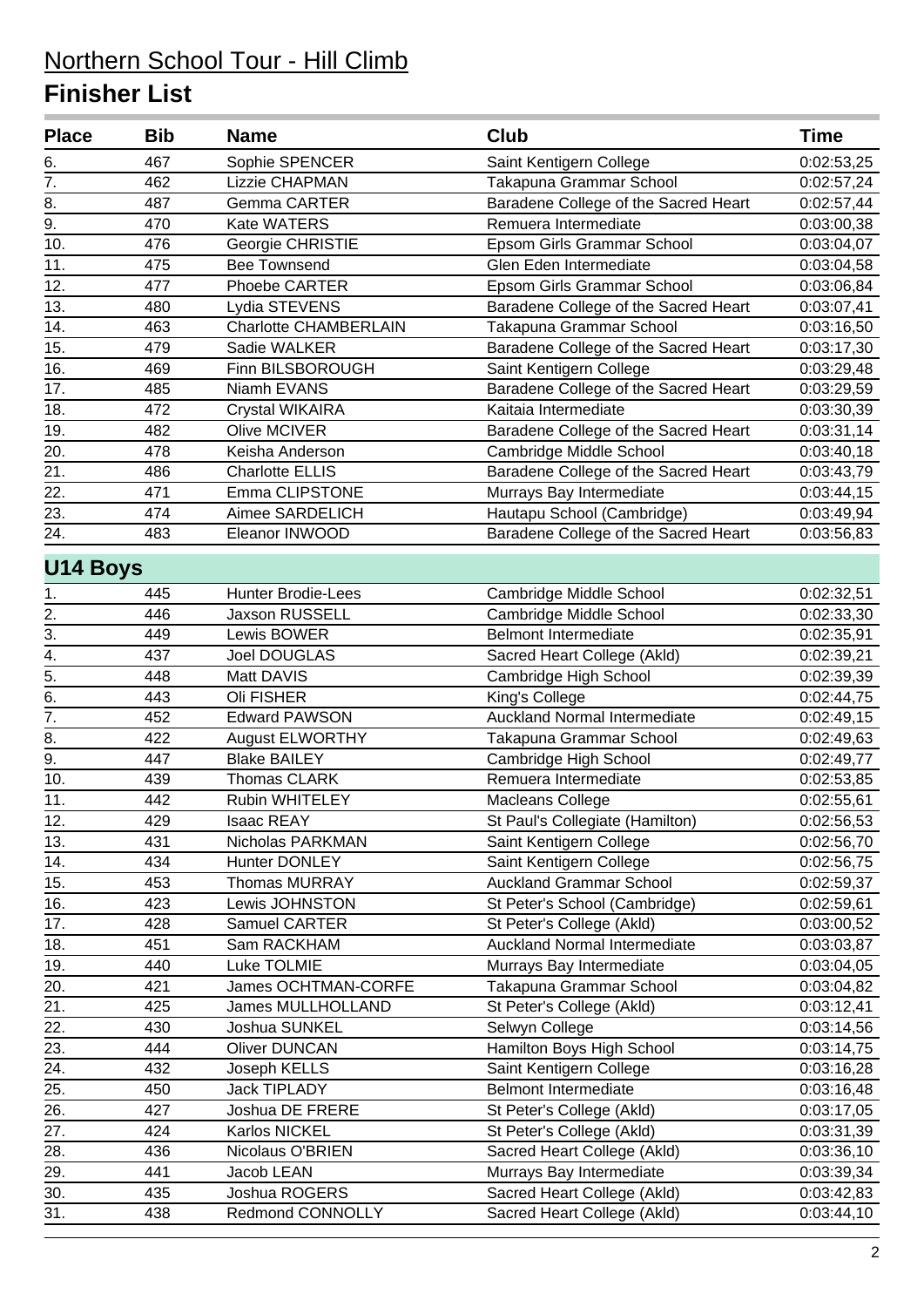| <b>Place</b>      | <b>Bib</b> | <b>Name</b>              | Club                                 | <b>Time</b> |
|-------------------|------------|--------------------------|--------------------------------------|-------------|
| 32.               | 426        | Michael MAGNESS          | St Peter's College (Akld)            | 0:03:48,61  |
| 33.               | 454        | William DALZIEL          | <b>ACG Parnell College</b>           | 0:04:13,59  |
| <b>U15 Girls</b>  |            |                          |                                      |             |
| 1.                | 387        | Lucy BUCKERIDGE          | Takapuna Grammar School              | 0:02:26,13  |
| $\overline{2}$ .  | 401        | Prue FOWLER              | Diocesan School for Girls            | 0:02:32,09  |
| $\overline{3}$ .  | 389        | Sacha MCLEOD             | Saint Kentigern College              | 0:02:38,41  |
| $\overline{4}$ .  | 392        | Emma HANNAN              | Saint Kentigern College              | 0:02:40,70  |
| $\overline{5}$ .  | 394        | Queenie MCELWEE          | Epsom Girls Grammar School           | 0:02:40,95  |
| $\overline{6}$ .  | 393        | <b>Charlotte SPURWAY</b> | Rangi Ruru Girls' School             | 0:02:45,03  |
| $\overline{7}$ .  | 400        | Georgia HAIR             | Diocesan School for Girls            | 0:02:45,62  |
| 8.                | 410        | Alexandra GALVIN         | Baradene College of the Sacred Heart | 0:02:45,68  |
| 9.                | 385        | Erin CUTTS               | Takapuna Grammar School              | 0:02:48,77  |
| 10.               | 396        | <b>Lily BRINSDON</b>     | Epsom Girls Grammar School           | 0:02:50,10  |
| 11.               | 413        | <b>Holly BLISS</b>       | Avondale College                     | 0:03:00,13  |
| 12.               | 395        | <b>Scarlett BUISSINK</b> | Epsom Girls Grammar School           | 0:03:00,68  |
| 13.               | 407        | <b>Christie MCCAHILL</b> | Baradene College of the Sacred Heart | 0:03:02,96  |
| 14.               | 402        | <b>Summer WILLIAMS</b>   | Cambridge High School                | 0:03:04,30  |
| 15.               | 412        | Jorja CLOUTH             | Baradene College of the Sacred Heart | 0:03:07,33  |
| 16.               | 403        | Aimee BLACKMORE          | Baradene College of the Sacred Heart | 0:03:09,33  |
| 17.               | 404        | Annabel PREECE           | Baradene College of the Sacred Heart | 0:03:10,74  |
| 18.               | 405        | Elyse OLD                | Baradene College of the Sacred Heart | 0:03:15,46  |
| 19.               | 383        | Charlotte LOCHHEAD       | Takapuna Grammar School              | 0:03:17,43  |
| 20.               | 411        | Mackenzie COURTNEY       | Baradene College of the Sacred Heart | 0:03:22,06  |
| 21.               | 382        | Sarah MCCLUNE            | Takapuna Grammar School              | 0:03:24,66  |
| 22.               | 391        | Zara JANCYS              | Saint Kentigern College              | 0:03:26,25  |
| 23.               | 409        | Georgia HOLLAND          | Baradene College of the Sacred Heart | 0:03:28,98  |
| 24.               | 384        | Elizabeth DOOLEY         | Takapuna Grammar School              | 0:03:29,39  |
| 25.               | 397        | Emma BLACKWOOD           | Diocesan School for Girls            | 0:03:33,26  |
| $\overline{26}$ . | 408        | Elise LOVE               | Baradene College of the Sacred Heart | 0:03:39,77  |
| $\overline{27}$ . | 381        | Olivia Gordon            | Waikato Diocesan School For Girls    | 0:03:42,27  |
| 28.               | 386        | Te Rohu CROW             | Takapuna Grammar School              | 0:03:56,18  |
| 29.               | 388        | Rawinia WIKAIRA          | St Cuthbert's College                | 0:03:58,59  |
| 30.               | 416        | Piper CHAPMAN            | <b>ACG Parnell College</b>           | 0:04:02,60  |
| 31.               | 399        | Rinka HO                 | Diocesan School for Girls            | 0:04:11,00  |
| 32.               | 417        | Allegra BRUCE            | St Cuthbert's College                | 0:04:13,86  |
| 33.               | 414        | Alice HAY                | <b>ACG Parnell College</b>           | 0:04:17,96  |
| 34.               | 415        | Rose DRYDEN              | <b>ACG Parnell College</b>           | 0:04:33,93  |
| U15 Boys          |            |                          |                                      |             |
| 1.                | 342        | <b>Jack CARSWELL</b>     | St Peter's School (Cambridge)        | 0:02:08,99  |
| 2.                | 379        | Dan BARCLAY              | <b>Auckland Grammar School</b>       | 0:02:11,41  |
| $\overline{3}$ .  | 353        | <b>Ben CONNELL</b>       | Saint Kentigern College              | 0:02:19,93  |
| $\frac{4}{5}$     | 374        | <b>Tom WATERS</b>        | <b>Auckland Grammar School</b>       | 0:02:23,67  |
|                   | 375        | Jacob RACKHAM            | <b>Auckland Grammar School</b>       | 0:02:25,17  |
| 6.                | 340        | Adam LITTLE              | Takapuna Grammar School              | 0:02:28,30  |
| $\overline{7}$ .  | 376        | <b>Thomas MULLINS</b>    | <b>Auckland Grammar School</b>       | 0:02:29,64  |
| 8.                | 349        | Jacob SPRING             | Saint Kentigern College              | 0:02:35,10  |
| $\overline{9}$ .  | 358        | Jacopo NUSTRINI          | <b>Macleans College</b>              | 0:02:35,70  |
| 10.               | 351        | William MATTISON         | Saint Kentigern College              | 0:02:35,98  |
| 11.               | 336        | Robert WILSON            | Takapuna Grammar School              | 0:02:39,82  |
| 12.               | 344        | Thomas MCADAMS           | St Paul's Collegiate (Hamilton)      | 0:02:41,39  |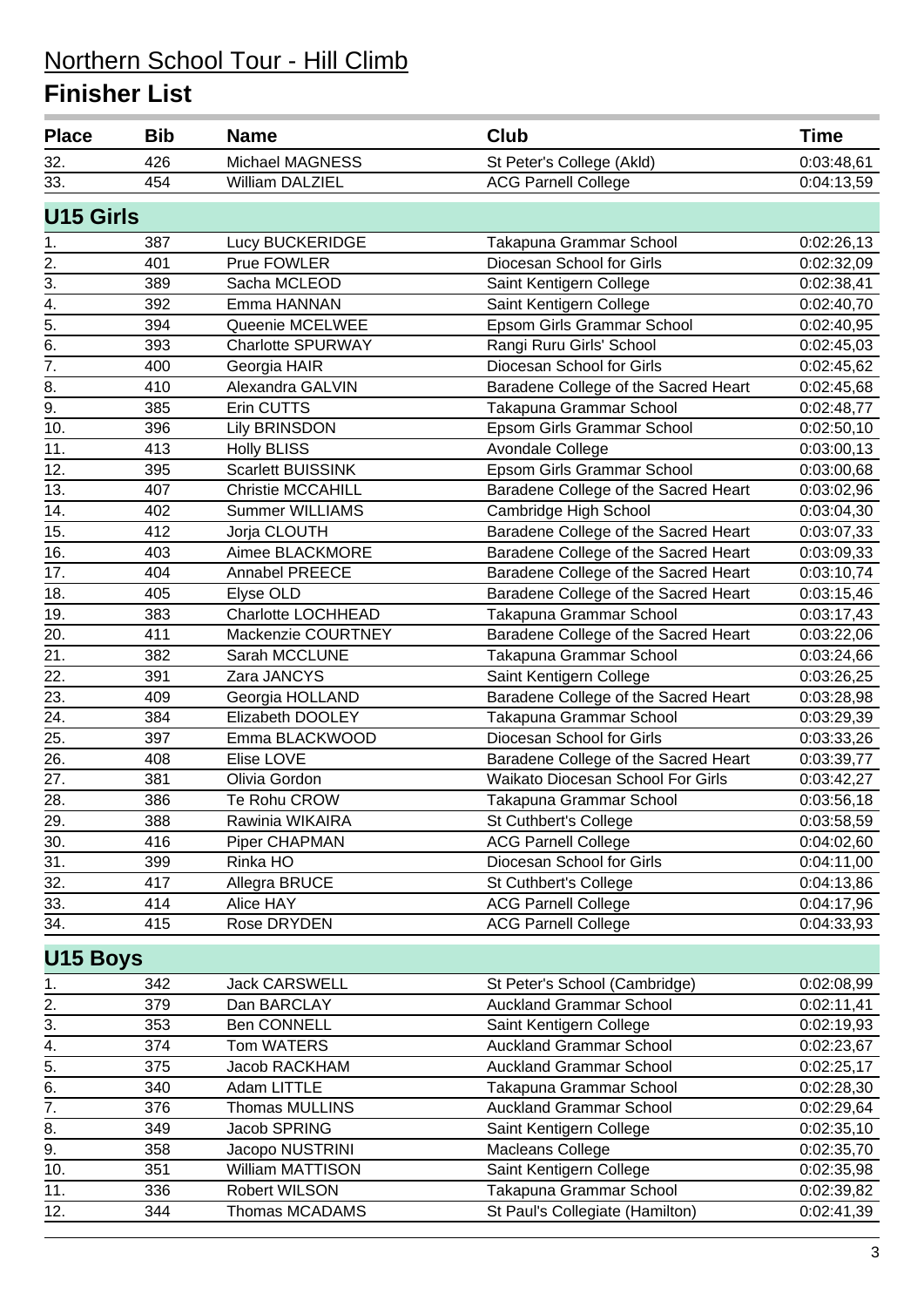| <b>Place</b>      | <b>Bib</b> | <b>Name</b>               | Club                                 | <b>Time</b> |
|-------------------|------------|---------------------------|--------------------------------------|-------------|
| 13.               | 363        | Kalani HOKIANGA           | Macleans College                     | 0:02:41,93  |
| 14.               | 334        | Marcus BYCROFT            | Westlake Boys High School            | 0:02:43,30  |
| 15.               | 338        | <b>Charlie MILLINGTON</b> | Takapuna Grammar School              | 0:02:43,97  |
| 16.               | 339        | Matt MCCLUNE              | Takapuna Grammar School              | 0:02:44,04  |
| 17.               | 365        | <b>Edward CHEN</b>        | Macleans College                     | 0:02:44,76  |
| 18.               | 550        | Carlo WORRALL             | <b>Auckland Grammar School</b>       | 0:02:47,11  |
| 19.               | 343        | Jack SLOAN                | St Peter's College (Akld)            | 0:02:47,33  |
| $\overline{20}$ . | 361        | <b>Bailey MORAN</b>       | Macleans College                     | 0:02:49,16  |
| $\overline{21}$ . | 332        | Cole SCANLEN              | Westlake Boys High School            | 0:02:50,74  |
| 22.               | 333        | <b>Austin PATTERSON</b>   | Westlake Boys High School            | 0:02:52,46  |
| 23.               | 370        | Samuel FRASER             | Hamilton Boys High School            | 0:02:52,48  |
| $\overline{24}$ . | 335        | Angus WILLIAMSON          | <b>Western Springs College</b>       | 0:02:53,78  |
| 25.               | 356        | Ryan MCGUIRE              | Sacred Heart College (Akld)          | 0:02:59,53  |
| 26.               | 378        | <b>Marcus FINDLOW</b>     | <b>Auckland Grammar School</b>       | 0:03:00,75  |
| 27.               | 367        | Nate GILBERTSON           | King's College                       | 0:03:02,70  |
| 28.               | 369        | Ethan HERBERT             | Hamilton Boys High School            | 0:03:03,64  |
| 29.               | 362        | <b>Matthew Moore</b>      | Macleans College                     | 0:03:04,56  |
| 30.               | 337        | George SINNEMA            | Takapuna Grammar School              | 0:03:06,26  |
| $\overline{31}$ . | 346        | Luca GENET                | Selwyn College                       | 0:03:09,06  |
| $\overline{32.}$  | 354        | Jayden BOUGHEY            | Sacred Heart College (Akld)          | 0:03:09,77  |
| 33.               | 350        | <b>Elliot QUINN</b>       | Saint Kentigern College              | 0:03:13,47  |
| 34.               | 360        | <b>Connor NEWINGTON</b>   | Macleans College                     | 0:03:14,54  |
| 35.               | 355        | <b>Reuben PENNELL</b>     | Sacred Heart College (Akld)          | 0:03:14,99  |
| $\overline{36}$ . | 366        | Sam SHERRINGTON           | King's College                       | 0:03:22,86  |
| 37.               | 352        | Ethan IVANIER             | Saint Kentigern College              | 0:03:24,30  |
| 38.               | 364        | Anthony GARCIA-SCHOLTZ    | Macleans College                     | 0:03:31,84  |
| 39.               | 357        | Ethan HUGHES              | Sacred Heart College (Akld)          | 0:03:42,09  |
| $\overline{40}$ . | 345        | Mitch HAYDON              | Selwyn College                       | 0:03:52,92  |
| 41.               | 347        | Lachlan WONG              | Saint Kentigern College              | 0:03:53,71  |
| 42.               | 380        | Sean HOLLIER              | Selwyn College                       | 0:03:54,57  |
| 43.               | 331        | Lachlan STACE             | Westlake Boys High School            | 0:04:06,12  |
| <b>U16 Girls</b>  |            |                           |                                      |             |
| 1.                | 301        | Ella WYLLIE               | Epsom Girls Grammar School           | 0:02:29,83  |
| 2.                | 327        | Natalya CARTER            | Baradene College of the Sacred Heart | 0:02:33,55  |
| 3.                | 323        | Lara HOPKINSON            | Baradene College of the Sacred Heart | 0:02:34,40  |
| 4.                | 322        | Olivia HYLAND             | Baradene College of the Sacred Heart | 0:02:40,68  |
| $\overline{5}$ .  | 292        | Megan SPRING              | Waikato Diocesan School For Girls    | 0:02:42,36  |
| $\overline{6}$ .  | 300        | <b>Ellie PARRY</b>        | Massey High School                   | 0:02:44,69  |
| $\overline{7}$ .  | 311        | Mya ANDERSON              | Cambridge High School                | 0:02:45,71  |
| 8.                | 291        | Noya OPORTO               | Westlake Girls High School           | 0:02:48,55  |
| 9.                | 308        | Annabel BROWN             | Epsom Girls Grammar School           | 0:02:51,93  |
| 10.               | 326        | <b>Grace CUMMINS</b>      | Baradene College of the Sacred Heart | 0:02:53,32  |
| 11.               | 296        | Ella COUCH                | St Mary's College (Akld)             | 0:02:56,34  |
| 12.               | 303        | Lucy THOMSON              | Epsom Girls Grammar School           | 0:02:56,53  |
| 13.               | 294        | <b>Lucy FARRELL</b>       | Waikato Diocesan School For Girls    | 0:02:56,55  |
| 14.               | 321        | Ella MCKEE                | Baradene College of the Sacred Heart | 0:02:57,86  |
| 15.               | 320        | <b>Ireland MILN</b>       | Baradene College of the Sacred Heart | 0:03:11,46  |
| 16.               | 310        | <b>Emily BASHFORD</b>     | Diocesan School for Girls            | 0:03:13,76  |
| 17.               | 315        | Amy GREGAN                | Cambridge High School                | 0:03:15,68  |
| 18.               | 313        | Nina SARDELICH            | Cambridge High School                | 0:03:17,32  |
| 19.               | 305        | Daisy FORSYTHE            | Epsom Girls Grammar School           | 0:03:21,00  |
|                   |            |                           |                                      |             |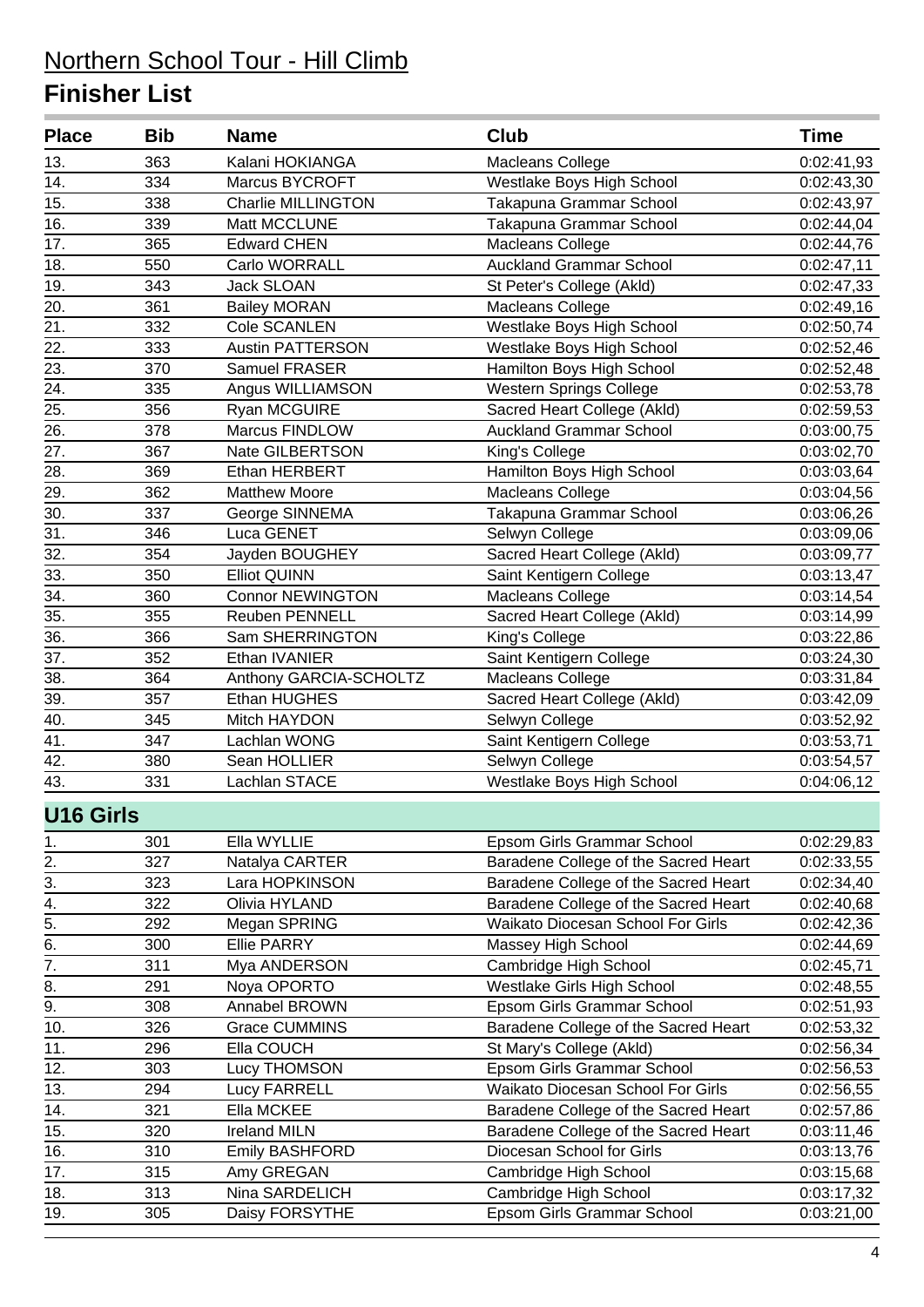| <b>Place</b>     | <b>Bib</b> | <b>Name</b>            | <b>Club</b>                          | <b>Time</b> |
|------------------|------------|------------------------|--------------------------------------|-------------|
| 20.              | 299        | Niamh BILSBOROUGH      | Saint Kentigern College              | 0:03:24,46  |
| 21.              | 302        | <b>Grace WILKIE</b>    | Epsom Girls Grammar School           | 0:03:24,76  |
| 22.              | 293        | Emma MCKAY             | Waikato Diocesan School For Girls    | 0:03:32,45  |
| $\overline{23.}$ | 298        | Jaime WILKINSON        | Saint Kentigern College              | 0:03:35,86  |
| 24.              | 314        | Ashleigh HALSE         | Cambridge High School                | 0:03:41,54  |
| 25.              | 325        | <b>Frances GALVIN</b>  | Baradene College of the Sacred Heart | 0:03:44,97  |
| 26.              | 304        | Darcey PEAD-KINGDON    | Epsom Girls Grammar School           | 0:03:48,64  |
| 27.              | 312        | Olivia SULZBERGER      | Cambridge High School                | 0:03:55,61  |
| 28.              | 319        | <b>Grace STOWERS</b>   | Baradene College of the Sacred Heart | 0:04:04,36  |
| 29.              | 295        | Anya CHRISTIANSEN      | Takapuna Grammar School              | 0:04:08,52  |
| 30.              | 306        | Perez Raynaud EMILA    | Epsom Girls Grammar School           | 0:04:18,35  |
| 31.              | 316        | Jessica GOONAN         | Cambridge High School                | 0:04:20,11  |
| U16 Boys         |            |                        |                                      |             |
| 1.               | 246        | <b>Boston BRIGHT</b>   | Scots College                        | 0:02:04,86  |
| 2.               | 276        | Jordan RYAN-KIDD       | <b>Auckland Grammar School</b>       | 0:02:05,09  |
| $\overline{3}$ . | 226        | Jaydn HARRIS           | Westlake Boys High School            | 0:02:05,12  |
| 4.               | 269        | <b>Reuben WEBSTER</b>  | Cambridge High School                | 0:02:07,30  |
| $\overline{5}$ . | 223        | <b>Blake TOLMIE</b>    | Westlake Boys High School            | 0:02:07,68  |
| $\overline{6}$   | 251        | Campbell JORDAN        | Saint Kentigern College              | 0:02:11,31  |
| $\overline{7}$ . | 254        | Liam REGAN             | Sacred Heart College (Akld)          | 0:02:11,71  |
| 8.               | 231        | Max MCPHEAT            | Takapuna Grammar School              | 0:02:12,01  |
| 9.               | 237        | <b>Nick BOWEN</b>      | Takapuna Grammar School              | 0:02:12,97  |
| 10.              | 227        | Sam BUCKLEY            | <b>Western Springs College</b>       | 0:02:13,76  |
| 11.              | 252        | Jensen FOSTER          | Saint Kentigern College              | 0:02:14,81  |
| 12.              | 270        | Liam SIMMONDS          | Cambridge High School                | 0:02:16,00  |
| 13.              | 257        | Michael RICHMOND       | Palmerston North Boys High School    | 0:02:16,73  |
| 14.              | 249        | Jack MELHUISH          | Saint Kentigern College              | 0:02:16,84  |
| 15.              | 233        | <b>Tim LAMBERS</b>     | Takapuna Grammar School              | 0:02:17,59  |
| 16.              | 240        | <b>James CORBETT</b>   | St Peter's School (Cambridge)        | 0:02:19,25  |
| 17.              | 255        | Andrew MATTHEWS        | Sacred Heart College (Akld)          | 0:02:22,45  |
| 18.              | 239        | Pearse GATLEY          | St Peter's School (Cambridge)        | 0:02:23,29  |
| 19.              | 262        | Alex STENT             | Liston College                       | 0:02:24,32  |
| 20.              | 230        | Henry SIMPSON          | Takapuna Grammar School              | 0:02:24,37  |
| 21.              | 224        | Matt PLANK             | Westlake Boys High School            | 0:02:25,33  |
| 22.              | 277        | Albert MOODY           | <b>Auckland Grammar School</b>       | 0:02:25,44  |
| 23.              | 221        | Shaun WOODS            | Westlake Boys High School            | 0:02:25,98  |
| 24.              | 283        | James CORBAN           | <b>Auckland Grammar School</b>       | 0:02:26,02  |
| 25.              | 286        | Sam BOTTING            | <b>Auckland Grammar School</b>       | 0:02:26,72  |
| 26.              | 235        | Dylan CHAMBERLAIN      | Takapuna Grammar School              | 0:02:30,62  |
| 27.              | 280        | Sam HEYES              | <b>Auckland Grammar School</b>       | 0:02:31,18  |
| 28.              | 238        | <b>Felix BARLOW</b>    | Takapuna Grammar School              | 0:02:32,04  |
| 29.              | 222        | Samuel TURNER-O'KEEFFE | Westlake Boys High School            | 0:02:33,63  |
| 30.              | 268        | Joshua GORDON          | Hamilton Boys High School            | 0:02:35,22  |
| 31.              | 228        | Jake WOOD              | Takapuna Grammar School              | 0:02:35,35  |
| 32.              | 258        | Perry WILLIMOTT        | Northcote College                    | 0:02:36,55  |
| 33.              | 250        | David LIU              | Saint Kentigern College              | 0:02:39,25  |
| 34.              | 225        | Kalib PATTERSON        | Westlake Boys High School            | 0:02:39,35  |
| 35.              | 278        | <b>Oliver LAMONT</b>   | <b>Auckland Grammar School</b>       | 0:02:40,41  |
| 36.              | 263        | Tim MATTHEWS           | King's College                       | 0:02:41,41  |
| 37.              | 264        | Hunter DEAVOLL         | King's College                       | 0:02:44,92  |
| 38.              | 265        | Hamish BUTLER          | King's College                       | 0:02:46,12  |
|                  |            |                        |                                      |             |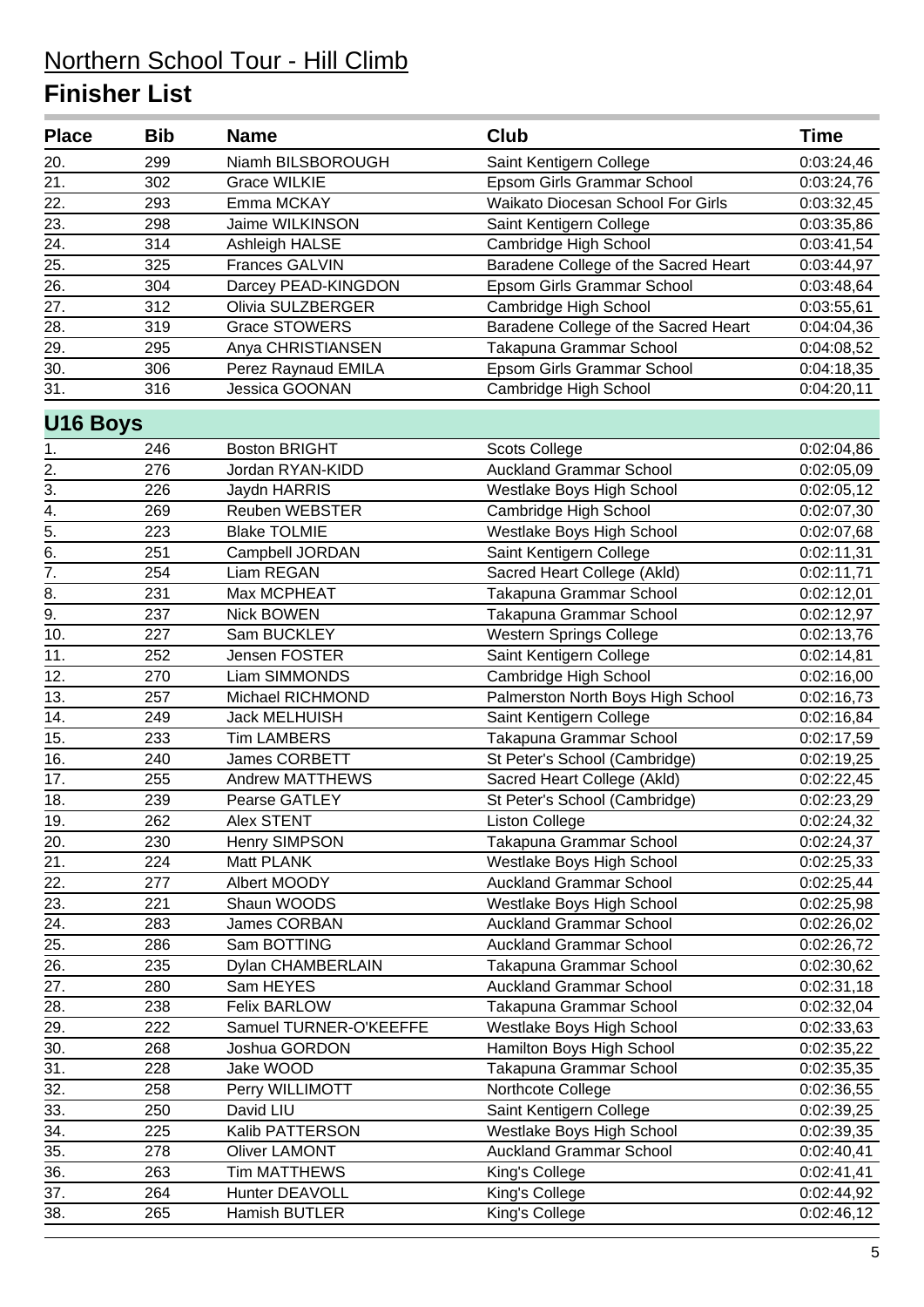| 39.<br>260<br><b>Oliver MARCHL</b><br><b>Macleans College</b><br>0:02:48,87<br>40.<br>267<br>Max WALSHE<br>Hamilton Boys High School<br>0:02:50,64<br>41.<br>284<br><b>Oliver CHRISTIE</b><br><b>Auckland Grammar School</b><br>0:02:55,26<br>42.<br>271<br><b>Auckland Grammar School</b><br>Louis AITKEN<br>0:02:55,54<br>43.<br>245<br>Luke BISHOP<br>Selwyn College<br>0:02:56,36<br>44.<br>261<br>Macleans College<br>Antoine HELEAN<br>0:03:00,95<br>Takapuna Grammar School<br>45.<br>229<br><b>Oliver SKILTON</b><br>0:03:01,93<br>46.<br>285<br><b>Oliver BURT</b><br><b>Auckland Grammar School</b><br>0:03:02,82<br>47.<br>272<br>Matthew YOUNG<br><b>Auckland Grammar School</b><br>0:03:05,48<br>48.<br>259<br>Will SIMPSON<br>0:03:05,66<br>Macleans College<br>49.<br>248<br><b>Winston ZHANG</b><br>Saint Kentigern College<br>0:03:08,07<br>50.<br>Saint Kentigern College<br>247<br>Caleb ATKINSON<br>0:03:09,93<br>51.<br>236<br>David CARR<br>Takapuna Grammar School<br>0:03:12,93<br>52.<br>266<br>Thomas BUCHANAN<br>King's College<br>0:03:14,00<br>53.<br>253<br>Sacred Heart College (Akld)<br>Giovanni ROGERS<br>0:03:14,56<br>54.<br>256<br>Sacred Heart College (Akld)<br>Benjamin BLACKHALL<br>0:03:25,62<br>55.<br>243<br>Caelan BOYD<br>St Peter's College (Akld)<br>0:03:49,45<br>56.<br>281<br><b>Auckland Grammar School</b><br>Deepak HARIHARAN<br>0:03:55,04<br>57.<br>232<br>Ryan MCCALL<br>0:04:30,46<br>Takapuna Grammar School<br><b>U17 Girls</b><br>194<br>Ally WOLLASTON<br>St Peter's School (Cambridge)<br>0:02:26,97<br>1.<br>2.<br>192<br>Renee YOUNG<br>Takapuna Grammar School<br>0:02:32,32<br>$\overline{3}$ .<br>St Cuthbert's College<br>196<br><b>Lancely YUNG</b><br>0:02:33,50<br>$\overline{4}$ .<br>217<br>Baradene College of the Sacred Heart<br>Greer HADDOCK<br>0:02:35,17<br>$\overline{5}$ .<br>187<br>Waikato Diocesan School For Girls<br>Olivia KING<br>0:02:35,30<br>6.<br>215<br>Isabella MORTON<br>Baradene College of the Sacred Heart<br>0:02:36,78<br>$\overline{7}$ .<br>203<br>Saint Kentigern College<br>Maddy CLARKE<br>0:02:40,09<br>8.<br>185<br>Waikato Diocesan School For Girls<br>Mckenzie MILNE<br>0:02:40,58<br>$\overline{9}$ .<br>189<br>Charli HERBERT<br>Waikato Diocesan School For Girls<br>0:02:42,53<br>10.<br>207<br>Hannah BERRY<br>Epsom Girls Grammar School<br>0:02:43,22<br>$\overline{11}$<br>195<br>Saaskia VAN DER PEET<br>0:02:45,14<br>St Peter's School (Cambridge)<br>12.<br>184<br>Waikato Diocesan School For Girls<br>Eva PARKINSON<br>0:02:45,21<br>13.<br>201<br>Annabelle WATERWORTH<br>Saint Kentigern College<br>0:02:47,39<br>Charlie ARNOLD<br>Takapuna Grammar School<br>14.<br>191<br>0:02:48,43<br>15.<br>200<br>Saint Kentigern College<br>Sophie WILKINSON<br>0:02:52,87<br>16.<br>202<br>Claudia SPAIN<br>Saint Kentigern College<br>0:02:54,29<br>17.<br>Waikato Diocesan School For Girls<br>188<br><b>Courtney KING</b><br>0:02:55,89<br>18.<br>199<br>Anna FAULKNER<br>Sancta Maria College<br>0:02:56,21<br>Baradene College of the Sacred Heart<br>19.<br>214<br>Emilia WILKINSON<br>0:02:56,58<br>20.<br>197<br>St Cuthbert's College<br>Georgie WATERS<br>0:02:58,84<br>21.<br>Epsom Girls Grammar School<br>208<br>Jade RABY<br>0:03:03,47<br>22.<br>193<br>Takapuna Grammar School<br>Zoe MARTIN<br>0:03:09,95<br>23.<br>Natalie PARIS<br>St Cuthbert's College<br>198<br>0:03:16,51<br>Waikato Diocesan School For Girls<br>24.<br><b>Jessica BUTTERWORTH</b><br>190<br>0:03:16,65<br>Waikato Diocesan School For Girls<br>25.<br>182<br>Georgia TAYLOR<br>0:03:17,71<br>26.<br>213<br>Eloise CAMERON SMITH<br>Diocesan School for Girls<br>0:03:18,31<br>27.<br>205<br>Nicole CRANSHAW<br>Otumoetai College<br>0:03:20,23<br>28.<br>Baradene College of the Sacred Heart<br>218<br><b>Maddison BLORE</b><br>0:03:27,82<br>29.<br>Waikato Diocesan School For Girls<br>186<br>Megan LOCKETT<br>0:03:37,46<br>30.<br>210<br><b>Greer MCLEAN</b><br>Epsom Girls Grammar School<br>0:03:49,55<br>31.<br>212<br><b>Charlotte CLARKE</b><br>Diocesan School for Girls<br>0:03:49,94 | <b>Place</b> | <b>Bib</b> | <b>Name</b> | <b>Club</b> | <b>Time</b> |
|----------------------------------------------------------------------------------------------------------------------------------------------------------------------------------------------------------------------------------------------------------------------------------------------------------------------------------------------------------------------------------------------------------------------------------------------------------------------------------------------------------------------------------------------------------------------------------------------------------------------------------------------------------------------------------------------------------------------------------------------------------------------------------------------------------------------------------------------------------------------------------------------------------------------------------------------------------------------------------------------------------------------------------------------------------------------------------------------------------------------------------------------------------------------------------------------------------------------------------------------------------------------------------------------------------------------------------------------------------------------------------------------------------------------------------------------------------------------------------------------------------------------------------------------------------------------------------------------------------------------------------------------------------------------------------------------------------------------------------------------------------------------------------------------------------------------------------------------------------------------------------------------------------------------------------------------------------------------------------------------------------------------------------------------------------------------------------------------------------------------------------------------------------------------------------------------------------------------------------------------------------------------------------------------------------------------------------------------------------------------------------------------------------------------------------------------------------------------------------------------------------------------------------------------------------------------------------------------------------------------------------------------------------------------------------------------------------------------------------------------------------------------------------------------------------------------------------------------------------------------------------------------------------------------------------------------------------------------------------------------------------------------------------------------------------------------------------------------------------------------------------------------------------------------------------------------------------------------------------------------------------------------------------------------------------------------------------------------------------------------------------------------------------------------------------------------------------------------------------------------------------------------------------------------------------------------------------------------------------------------------------------------------------------------------------------------------------------------------------------------------------------------------------------------------------------------------------------------------------------------------------------------------------------------------------------------------------------------------------------------------------------------------------------------------------------------------------------------------------------------|--------------|------------|-------------|-------------|-------------|
|                                                                                                                                                                                                                                                                                                                                                                                                                                                                                                                                                                                                                                                                                                                                                                                                                                                                                                                                                                                                                                                                                                                                                                                                                                                                                                                                                                                                                                                                                                                                                                                                                                                                                                                                                                                                                                                                                                                                                                                                                                                                                                                                                                                                                                                                                                                                                                                                                                                                                                                                                                                                                                                                                                                                                                                                                                                                                                                                                                                                                                                                                                                                                                                                                                                                                                                                                                                                                                                                                                                                                                                                                                                                                                                                                                                                                                                                                                                                                                                                                                                                                                                      |              |            |             |             |             |
|                                                                                                                                                                                                                                                                                                                                                                                                                                                                                                                                                                                                                                                                                                                                                                                                                                                                                                                                                                                                                                                                                                                                                                                                                                                                                                                                                                                                                                                                                                                                                                                                                                                                                                                                                                                                                                                                                                                                                                                                                                                                                                                                                                                                                                                                                                                                                                                                                                                                                                                                                                                                                                                                                                                                                                                                                                                                                                                                                                                                                                                                                                                                                                                                                                                                                                                                                                                                                                                                                                                                                                                                                                                                                                                                                                                                                                                                                                                                                                                                                                                                                                                      |              |            |             |             |             |
|                                                                                                                                                                                                                                                                                                                                                                                                                                                                                                                                                                                                                                                                                                                                                                                                                                                                                                                                                                                                                                                                                                                                                                                                                                                                                                                                                                                                                                                                                                                                                                                                                                                                                                                                                                                                                                                                                                                                                                                                                                                                                                                                                                                                                                                                                                                                                                                                                                                                                                                                                                                                                                                                                                                                                                                                                                                                                                                                                                                                                                                                                                                                                                                                                                                                                                                                                                                                                                                                                                                                                                                                                                                                                                                                                                                                                                                                                                                                                                                                                                                                                                                      |              |            |             |             |             |
|                                                                                                                                                                                                                                                                                                                                                                                                                                                                                                                                                                                                                                                                                                                                                                                                                                                                                                                                                                                                                                                                                                                                                                                                                                                                                                                                                                                                                                                                                                                                                                                                                                                                                                                                                                                                                                                                                                                                                                                                                                                                                                                                                                                                                                                                                                                                                                                                                                                                                                                                                                                                                                                                                                                                                                                                                                                                                                                                                                                                                                                                                                                                                                                                                                                                                                                                                                                                                                                                                                                                                                                                                                                                                                                                                                                                                                                                                                                                                                                                                                                                                                                      |              |            |             |             |             |
|                                                                                                                                                                                                                                                                                                                                                                                                                                                                                                                                                                                                                                                                                                                                                                                                                                                                                                                                                                                                                                                                                                                                                                                                                                                                                                                                                                                                                                                                                                                                                                                                                                                                                                                                                                                                                                                                                                                                                                                                                                                                                                                                                                                                                                                                                                                                                                                                                                                                                                                                                                                                                                                                                                                                                                                                                                                                                                                                                                                                                                                                                                                                                                                                                                                                                                                                                                                                                                                                                                                                                                                                                                                                                                                                                                                                                                                                                                                                                                                                                                                                                                                      |              |            |             |             |             |
|                                                                                                                                                                                                                                                                                                                                                                                                                                                                                                                                                                                                                                                                                                                                                                                                                                                                                                                                                                                                                                                                                                                                                                                                                                                                                                                                                                                                                                                                                                                                                                                                                                                                                                                                                                                                                                                                                                                                                                                                                                                                                                                                                                                                                                                                                                                                                                                                                                                                                                                                                                                                                                                                                                                                                                                                                                                                                                                                                                                                                                                                                                                                                                                                                                                                                                                                                                                                                                                                                                                                                                                                                                                                                                                                                                                                                                                                                                                                                                                                                                                                                                                      |              |            |             |             |             |
|                                                                                                                                                                                                                                                                                                                                                                                                                                                                                                                                                                                                                                                                                                                                                                                                                                                                                                                                                                                                                                                                                                                                                                                                                                                                                                                                                                                                                                                                                                                                                                                                                                                                                                                                                                                                                                                                                                                                                                                                                                                                                                                                                                                                                                                                                                                                                                                                                                                                                                                                                                                                                                                                                                                                                                                                                                                                                                                                                                                                                                                                                                                                                                                                                                                                                                                                                                                                                                                                                                                                                                                                                                                                                                                                                                                                                                                                                                                                                                                                                                                                                                                      |              |            |             |             |             |
|                                                                                                                                                                                                                                                                                                                                                                                                                                                                                                                                                                                                                                                                                                                                                                                                                                                                                                                                                                                                                                                                                                                                                                                                                                                                                                                                                                                                                                                                                                                                                                                                                                                                                                                                                                                                                                                                                                                                                                                                                                                                                                                                                                                                                                                                                                                                                                                                                                                                                                                                                                                                                                                                                                                                                                                                                                                                                                                                                                                                                                                                                                                                                                                                                                                                                                                                                                                                                                                                                                                                                                                                                                                                                                                                                                                                                                                                                                                                                                                                                                                                                                                      |              |            |             |             |             |
|                                                                                                                                                                                                                                                                                                                                                                                                                                                                                                                                                                                                                                                                                                                                                                                                                                                                                                                                                                                                                                                                                                                                                                                                                                                                                                                                                                                                                                                                                                                                                                                                                                                                                                                                                                                                                                                                                                                                                                                                                                                                                                                                                                                                                                                                                                                                                                                                                                                                                                                                                                                                                                                                                                                                                                                                                                                                                                                                                                                                                                                                                                                                                                                                                                                                                                                                                                                                                                                                                                                                                                                                                                                                                                                                                                                                                                                                                                                                                                                                                                                                                                                      |              |            |             |             |             |
|                                                                                                                                                                                                                                                                                                                                                                                                                                                                                                                                                                                                                                                                                                                                                                                                                                                                                                                                                                                                                                                                                                                                                                                                                                                                                                                                                                                                                                                                                                                                                                                                                                                                                                                                                                                                                                                                                                                                                                                                                                                                                                                                                                                                                                                                                                                                                                                                                                                                                                                                                                                                                                                                                                                                                                                                                                                                                                                                                                                                                                                                                                                                                                                                                                                                                                                                                                                                                                                                                                                                                                                                                                                                                                                                                                                                                                                                                                                                                                                                                                                                                                                      |              |            |             |             |             |
|                                                                                                                                                                                                                                                                                                                                                                                                                                                                                                                                                                                                                                                                                                                                                                                                                                                                                                                                                                                                                                                                                                                                                                                                                                                                                                                                                                                                                                                                                                                                                                                                                                                                                                                                                                                                                                                                                                                                                                                                                                                                                                                                                                                                                                                                                                                                                                                                                                                                                                                                                                                                                                                                                                                                                                                                                                                                                                                                                                                                                                                                                                                                                                                                                                                                                                                                                                                                                                                                                                                                                                                                                                                                                                                                                                                                                                                                                                                                                                                                                                                                                                                      |              |            |             |             |             |
|                                                                                                                                                                                                                                                                                                                                                                                                                                                                                                                                                                                                                                                                                                                                                                                                                                                                                                                                                                                                                                                                                                                                                                                                                                                                                                                                                                                                                                                                                                                                                                                                                                                                                                                                                                                                                                                                                                                                                                                                                                                                                                                                                                                                                                                                                                                                                                                                                                                                                                                                                                                                                                                                                                                                                                                                                                                                                                                                                                                                                                                                                                                                                                                                                                                                                                                                                                                                                                                                                                                                                                                                                                                                                                                                                                                                                                                                                                                                                                                                                                                                                                                      |              |            |             |             |             |
|                                                                                                                                                                                                                                                                                                                                                                                                                                                                                                                                                                                                                                                                                                                                                                                                                                                                                                                                                                                                                                                                                                                                                                                                                                                                                                                                                                                                                                                                                                                                                                                                                                                                                                                                                                                                                                                                                                                                                                                                                                                                                                                                                                                                                                                                                                                                                                                                                                                                                                                                                                                                                                                                                                                                                                                                                                                                                                                                                                                                                                                                                                                                                                                                                                                                                                                                                                                                                                                                                                                                                                                                                                                                                                                                                                                                                                                                                                                                                                                                                                                                                                                      |              |            |             |             |             |
|                                                                                                                                                                                                                                                                                                                                                                                                                                                                                                                                                                                                                                                                                                                                                                                                                                                                                                                                                                                                                                                                                                                                                                                                                                                                                                                                                                                                                                                                                                                                                                                                                                                                                                                                                                                                                                                                                                                                                                                                                                                                                                                                                                                                                                                                                                                                                                                                                                                                                                                                                                                                                                                                                                                                                                                                                                                                                                                                                                                                                                                                                                                                                                                                                                                                                                                                                                                                                                                                                                                                                                                                                                                                                                                                                                                                                                                                                                                                                                                                                                                                                                                      |              |            |             |             |             |
|                                                                                                                                                                                                                                                                                                                                                                                                                                                                                                                                                                                                                                                                                                                                                                                                                                                                                                                                                                                                                                                                                                                                                                                                                                                                                                                                                                                                                                                                                                                                                                                                                                                                                                                                                                                                                                                                                                                                                                                                                                                                                                                                                                                                                                                                                                                                                                                                                                                                                                                                                                                                                                                                                                                                                                                                                                                                                                                                                                                                                                                                                                                                                                                                                                                                                                                                                                                                                                                                                                                                                                                                                                                                                                                                                                                                                                                                                                                                                                                                                                                                                                                      |              |            |             |             |             |
|                                                                                                                                                                                                                                                                                                                                                                                                                                                                                                                                                                                                                                                                                                                                                                                                                                                                                                                                                                                                                                                                                                                                                                                                                                                                                                                                                                                                                                                                                                                                                                                                                                                                                                                                                                                                                                                                                                                                                                                                                                                                                                                                                                                                                                                                                                                                                                                                                                                                                                                                                                                                                                                                                                                                                                                                                                                                                                                                                                                                                                                                                                                                                                                                                                                                                                                                                                                                                                                                                                                                                                                                                                                                                                                                                                                                                                                                                                                                                                                                                                                                                                                      |              |            |             |             |             |
|                                                                                                                                                                                                                                                                                                                                                                                                                                                                                                                                                                                                                                                                                                                                                                                                                                                                                                                                                                                                                                                                                                                                                                                                                                                                                                                                                                                                                                                                                                                                                                                                                                                                                                                                                                                                                                                                                                                                                                                                                                                                                                                                                                                                                                                                                                                                                                                                                                                                                                                                                                                                                                                                                                                                                                                                                                                                                                                                                                                                                                                                                                                                                                                                                                                                                                                                                                                                                                                                                                                                                                                                                                                                                                                                                                                                                                                                                                                                                                                                                                                                                                                      |              |            |             |             |             |
|                                                                                                                                                                                                                                                                                                                                                                                                                                                                                                                                                                                                                                                                                                                                                                                                                                                                                                                                                                                                                                                                                                                                                                                                                                                                                                                                                                                                                                                                                                                                                                                                                                                                                                                                                                                                                                                                                                                                                                                                                                                                                                                                                                                                                                                                                                                                                                                                                                                                                                                                                                                                                                                                                                                                                                                                                                                                                                                                                                                                                                                                                                                                                                                                                                                                                                                                                                                                                                                                                                                                                                                                                                                                                                                                                                                                                                                                                                                                                                                                                                                                                                                      |              |            |             |             |             |
|                                                                                                                                                                                                                                                                                                                                                                                                                                                                                                                                                                                                                                                                                                                                                                                                                                                                                                                                                                                                                                                                                                                                                                                                                                                                                                                                                                                                                                                                                                                                                                                                                                                                                                                                                                                                                                                                                                                                                                                                                                                                                                                                                                                                                                                                                                                                                                                                                                                                                                                                                                                                                                                                                                                                                                                                                                                                                                                                                                                                                                                                                                                                                                                                                                                                                                                                                                                                                                                                                                                                                                                                                                                                                                                                                                                                                                                                                                                                                                                                                                                                                                                      |              |            |             |             |             |
|                                                                                                                                                                                                                                                                                                                                                                                                                                                                                                                                                                                                                                                                                                                                                                                                                                                                                                                                                                                                                                                                                                                                                                                                                                                                                                                                                                                                                                                                                                                                                                                                                                                                                                                                                                                                                                                                                                                                                                                                                                                                                                                                                                                                                                                                                                                                                                                                                                                                                                                                                                                                                                                                                                                                                                                                                                                                                                                                                                                                                                                                                                                                                                                                                                                                                                                                                                                                                                                                                                                                                                                                                                                                                                                                                                                                                                                                                                                                                                                                                                                                                                                      |              |            |             |             |             |
|                                                                                                                                                                                                                                                                                                                                                                                                                                                                                                                                                                                                                                                                                                                                                                                                                                                                                                                                                                                                                                                                                                                                                                                                                                                                                                                                                                                                                                                                                                                                                                                                                                                                                                                                                                                                                                                                                                                                                                                                                                                                                                                                                                                                                                                                                                                                                                                                                                                                                                                                                                                                                                                                                                                                                                                                                                                                                                                                                                                                                                                                                                                                                                                                                                                                                                                                                                                                                                                                                                                                                                                                                                                                                                                                                                                                                                                                                                                                                                                                                                                                                                                      |              |            |             |             |             |
|                                                                                                                                                                                                                                                                                                                                                                                                                                                                                                                                                                                                                                                                                                                                                                                                                                                                                                                                                                                                                                                                                                                                                                                                                                                                                                                                                                                                                                                                                                                                                                                                                                                                                                                                                                                                                                                                                                                                                                                                                                                                                                                                                                                                                                                                                                                                                                                                                                                                                                                                                                                                                                                                                                                                                                                                                                                                                                                                                                                                                                                                                                                                                                                                                                                                                                                                                                                                                                                                                                                                                                                                                                                                                                                                                                                                                                                                                                                                                                                                                                                                                                                      |              |            |             |             |             |
|                                                                                                                                                                                                                                                                                                                                                                                                                                                                                                                                                                                                                                                                                                                                                                                                                                                                                                                                                                                                                                                                                                                                                                                                                                                                                                                                                                                                                                                                                                                                                                                                                                                                                                                                                                                                                                                                                                                                                                                                                                                                                                                                                                                                                                                                                                                                                                                                                                                                                                                                                                                                                                                                                                                                                                                                                                                                                                                                                                                                                                                                                                                                                                                                                                                                                                                                                                                                                                                                                                                                                                                                                                                                                                                                                                                                                                                                                                                                                                                                                                                                                                                      |              |            |             |             |             |
|                                                                                                                                                                                                                                                                                                                                                                                                                                                                                                                                                                                                                                                                                                                                                                                                                                                                                                                                                                                                                                                                                                                                                                                                                                                                                                                                                                                                                                                                                                                                                                                                                                                                                                                                                                                                                                                                                                                                                                                                                                                                                                                                                                                                                                                                                                                                                                                                                                                                                                                                                                                                                                                                                                                                                                                                                                                                                                                                                                                                                                                                                                                                                                                                                                                                                                                                                                                                                                                                                                                                                                                                                                                                                                                                                                                                                                                                                                                                                                                                                                                                                                                      |              |            |             |             |             |
|                                                                                                                                                                                                                                                                                                                                                                                                                                                                                                                                                                                                                                                                                                                                                                                                                                                                                                                                                                                                                                                                                                                                                                                                                                                                                                                                                                                                                                                                                                                                                                                                                                                                                                                                                                                                                                                                                                                                                                                                                                                                                                                                                                                                                                                                                                                                                                                                                                                                                                                                                                                                                                                                                                                                                                                                                                                                                                                                                                                                                                                                                                                                                                                                                                                                                                                                                                                                                                                                                                                                                                                                                                                                                                                                                                                                                                                                                                                                                                                                                                                                                                                      |              |            |             |             |             |
|                                                                                                                                                                                                                                                                                                                                                                                                                                                                                                                                                                                                                                                                                                                                                                                                                                                                                                                                                                                                                                                                                                                                                                                                                                                                                                                                                                                                                                                                                                                                                                                                                                                                                                                                                                                                                                                                                                                                                                                                                                                                                                                                                                                                                                                                                                                                                                                                                                                                                                                                                                                                                                                                                                                                                                                                                                                                                                                                                                                                                                                                                                                                                                                                                                                                                                                                                                                                                                                                                                                                                                                                                                                                                                                                                                                                                                                                                                                                                                                                                                                                                                                      |              |            |             |             |             |
|                                                                                                                                                                                                                                                                                                                                                                                                                                                                                                                                                                                                                                                                                                                                                                                                                                                                                                                                                                                                                                                                                                                                                                                                                                                                                                                                                                                                                                                                                                                                                                                                                                                                                                                                                                                                                                                                                                                                                                                                                                                                                                                                                                                                                                                                                                                                                                                                                                                                                                                                                                                                                                                                                                                                                                                                                                                                                                                                                                                                                                                                                                                                                                                                                                                                                                                                                                                                                                                                                                                                                                                                                                                                                                                                                                                                                                                                                                                                                                                                                                                                                                                      |              |            |             |             |             |
|                                                                                                                                                                                                                                                                                                                                                                                                                                                                                                                                                                                                                                                                                                                                                                                                                                                                                                                                                                                                                                                                                                                                                                                                                                                                                                                                                                                                                                                                                                                                                                                                                                                                                                                                                                                                                                                                                                                                                                                                                                                                                                                                                                                                                                                                                                                                                                                                                                                                                                                                                                                                                                                                                                                                                                                                                                                                                                                                                                                                                                                                                                                                                                                                                                                                                                                                                                                                                                                                                                                                                                                                                                                                                                                                                                                                                                                                                                                                                                                                                                                                                                                      |              |            |             |             |             |
|                                                                                                                                                                                                                                                                                                                                                                                                                                                                                                                                                                                                                                                                                                                                                                                                                                                                                                                                                                                                                                                                                                                                                                                                                                                                                                                                                                                                                                                                                                                                                                                                                                                                                                                                                                                                                                                                                                                                                                                                                                                                                                                                                                                                                                                                                                                                                                                                                                                                                                                                                                                                                                                                                                                                                                                                                                                                                                                                                                                                                                                                                                                                                                                                                                                                                                                                                                                                                                                                                                                                                                                                                                                                                                                                                                                                                                                                                                                                                                                                                                                                                                                      |              |            |             |             |             |
|                                                                                                                                                                                                                                                                                                                                                                                                                                                                                                                                                                                                                                                                                                                                                                                                                                                                                                                                                                                                                                                                                                                                                                                                                                                                                                                                                                                                                                                                                                                                                                                                                                                                                                                                                                                                                                                                                                                                                                                                                                                                                                                                                                                                                                                                                                                                                                                                                                                                                                                                                                                                                                                                                                                                                                                                                                                                                                                                                                                                                                                                                                                                                                                                                                                                                                                                                                                                                                                                                                                                                                                                                                                                                                                                                                                                                                                                                                                                                                                                                                                                                                                      |              |            |             |             |             |
|                                                                                                                                                                                                                                                                                                                                                                                                                                                                                                                                                                                                                                                                                                                                                                                                                                                                                                                                                                                                                                                                                                                                                                                                                                                                                                                                                                                                                                                                                                                                                                                                                                                                                                                                                                                                                                                                                                                                                                                                                                                                                                                                                                                                                                                                                                                                                                                                                                                                                                                                                                                                                                                                                                                                                                                                                                                                                                                                                                                                                                                                                                                                                                                                                                                                                                                                                                                                                                                                                                                                                                                                                                                                                                                                                                                                                                                                                                                                                                                                                                                                                                                      |              |            |             |             |             |
|                                                                                                                                                                                                                                                                                                                                                                                                                                                                                                                                                                                                                                                                                                                                                                                                                                                                                                                                                                                                                                                                                                                                                                                                                                                                                                                                                                                                                                                                                                                                                                                                                                                                                                                                                                                                                                                                                                                                                                                                                                                                                                                                                                                                                                                                                                                                                                                                                                                                                                                                                                                                                                                                                                                                                                                                                                                                                                                                                                                                                                                                                                                                                                                                                                                                                                                                                                                                                                                                                                                                                                                                                                                                                                                                                                                                                                                                                                                                                                                                                                                                                                                      |              |            |             |             |             |
|                                                                                                                                                                                                                                                                                                                                                                                                                                                                                                                                                                                                                                                                                                                                                                                                                                                                                                                                                                                                                                                                                                                                                                                                                                                                                                                                                                                                                                                                                                                                                                                                                                                                                                                                                                                                                                                                                                                                                                                                                                                                                                                                                                                                                                                                                                                                                                                                                                                                                                                                                                                                                                                                                                                                                                                                                                                                                                                                                                                                                                                                                                                                                                                                                                                                                                                                                                                                                                                                                                                                                                                                                                                                                                                                                                                                                                                                                                                                                                                                                                                                                                                      |              |            |             |             |             |
|                                                                                                                                                                                                                                                                                                                                                                                                                                                                                                                                                                                                                                                                                                                                                                                                                                                                                                                                                                                                                                                                                                                                                                                                                                                                                                                                                                                                                                                                                                                                                                                                                                                                                                                                                                                                                                                                                                                                                                                                                                                                                                                                                                                                                                                                                                                                                                                                                                                                                                                                                                                                                                                                                                                                                                                                                                                                                                                                                                                                                                                                                                                                                                                                                                                                                                                                                                                                                                                                                                                                                                                                                                                                                                                                                                                                                                                                                                                                                                                                                                                                                                                      |              |            |             |             |             |
|                                                                                                                                                                                                                                                                                                                                                                                                                                                                                                                                                                                                                                                                                                                                                                                                                                                                                                                                                                                                                                                                                                                                                                                                                                                                                                                                                                                                                                                                                                                                                                                                                                                                                                                                                                                                                                                                                                                                                                                                                                                                                                                                                                                                                                                                                                                                                                                                                                                                                                                                                                                                                                                                                                                                                                                                                                                                                                                                                                                                                                                                                                                                                                                                                                                                                                                                                                                                                                                                                                                                                                                                                                                                                                                                                                                                                                                                                                                                                                                                                                                                                                                      |              |            |             |             |             |
|                                                                                                                                                                                                                                                                                                                                                                                                                                                                                                                                                                                                                                                                                                                                                                                                                                                                                                                                                                                                                                                                                                                                                                                                                                                                                                                                                                                                                                                                                                                                                                                                                                                                                                                                                                                                                                                                                                                                                                                                                                                                                                                                                                                                                                                                                                                                                                                                                                                                                                                                                                                                                                                                                                                                                                                                                                                                                                                                                                                                                                                                                                                                                                                                                                                                                                                                                                                                                                                                                                                                                                                                                                                                                                                                                                                                                                                                                                                                                                                                                                                                                                                      |              |            |             |             |             |
|                                                                                                                                                                                                                                                                                                                                                                                                                                                                                                                                                                                                                                                                                                                                                                                                                                                                                                                                                                                                                                                                                                                                                                                                                                                                                                                                                                                                                                                                                                                                                                                                                                                                                                                                                                                                                                                                                                                                                                                                                                                                                                                                                                                                                                                                                                                                                                                                                                                                                                                                                                                                                                                                                                                                                                                                                                                                                                                                                                                                                                                                                                                                                                                                                                                                                                                                                                                                                                                                                                                                                                                                                                                                                                                                                                                                                                                                                                                                                                                                                                                                                                                      |              |            |             |             |             |
|                                                                                                                                                                                                                                                                                                                                                                                                                                                                                                                                                                                                                                                                                                                                                                                                                                                                                                                                                                                                                                                                                                                                                                                                                                                                                                                                                                                                                                                                                                                                                                                                                                                                                                                                                                                                                                                                                                                                                                                                                                                                                                                                                                                                                                                                                                                                                                                                                                                                                                                                                                                                                                                                                                                                                                                                                                                                                                                                                                                                                                                                                                                                                                                                                                                                                                                                                                                                                                                                                                                                                                                                                                                                                                                                                                                                                                                                                                                                                                                                                                                                                                                      |              |            |             |             |             |
|                                                                                                                                                                                                                                                                                                                                                                                                                                                                                                                                                                                                                                                                                                                                                                                                                                                                                                                                                                                                                                                                                                                                                                                                                                                                                                                                                                                                                                                                                                                                                                                                                                                                                                                                                                                                                                                                                                                                                                                                                                                                                                                                                                                                                                                                                                                                                                                                                                                                                                                                                                                                                                                                                                                                                                                                                                                                                                                                                                                                                                                                                                                                                                                                                                                                                                                                                                                                                                                                                                                                                                                                                                                                                                                                                                                                                                                                                                                                                                                                                                                                                                                      |              |            |             |             |             |
|                                                                                                                                                                                                                                                                                                                                                                                                                                                                                                                                                                                                                                                                                                                                                                                                                                                                                                                                                                                                                                                                                                                                                                                                                                                                                                                                                                                                                                                                                                                                                                                                                                                                                                                                                                                                                                                                                                                                                                                                                                                                                                                                                                                                                                                                                                                                                                                                                                                                                                                                                                                                                                                                                                                                                                                                                                                                                                                                                                                                                                                                                                                                                                                                                                                                                                                                                                                                                                                                                                                                                                                                                                                                                                                                                                                                                                                                                                                                                                                                                                                                                                                      |              |            |             |             |             |
|                                                                                                                                                                                                                                                                                                                                                                                                                                                                                                                                                                                                                                                                                                                                                                                                                                                                                                                                                                                                                                                                                                                                                                                                                                                                                                                                                                                                                                                                                                                                                                                                                                                                                                                                                                                                                                                                                                                                                                                                                                                                                                                                                                                                                                                                                                                                                                                                                                                                                                                                                                                                                                                                                                                                                                                                                                                                                                                                                                                                                                                                                                                                                                                                                                                                                                                                                                                                                                                                                                                                                                                                                                                                                                                                                                                                                                                                                                                                                                                                                                                                                                                      |              |            |             |             |             |
|                                                                                                                                                                                                                                                                                                                                                                                                                                                                                                                                                                                                                                                                                                                                                                                                                                                                                                                                                                                                                                                                                                                                                                                                                                                                                                                                                                                                                                                                                                                                                                                                                                                                                                                                                                                                                                                                                                                                                                                                                                                                                                                                                                                                                                                                                                                                                                                                                                                                                                                                                                                                                                                                                                                                                                                                                                                                                                                                                                                                                                                                                                                                                                                                                                                                                                                                                                                                                                                                                                                                                                                                                                                                                                                                                                                                                                                                                                                                                                                                                                                                                                                      |              |            |             |             |             |
|                                                                                                                                                                                                                                                                                                                                                                                                                                                                                                                                                                                                                                                                                                                                                                                                                                                                                                                                                                                                                                                                                                                                                                                                                                                                                                                                                                                                                                                                                                                                                                                                                                                                                                                                                                                                                                                                                                                                                                                                                                                                                                                                                                                                                                                                                                                                                                                                                                                                                                                                                                                                                                                                                                                                                                                                                                                                                                                                                                                                                                                                                                                                                                                                                                                                                                                                                                                                                                                                                                                                                                                                                                                                                                                                                                                                                                                                                                                                                                                                                                                                                                                      |              |            |             |             |             |
|                                                                                                                                                                                                                                                                                                                                                                                                                                                                                                                                                                                                                                                                                                                                                                                                                                                                                                                                                                                                                                                                                                                                                                                                                                                                                                                                                                                                                                                                                                                                                                                                                                                                                                                                                                                                                                                                                                                                                                                                                                                                                                                                                                                                                                                                                                                                                                                                                                                                                                                                                                                                                                                                                                                                                                                                                                                                                                                                                                                                                                                                                                                                                                                                                                                                                                                                                                                                                                                                                                                                                                                                                                                                                                                                                                                                                                                                                                                                                                                                                                                                                                                      |              |            |             |             |             |
|                                                                                                                                                                                                                                                                                                                                                                                                                                                                                                                                                                                                                                                                                                                                                                                                                                                                                                                                                                                                                                                                                                                                                                                                                                                                                                                                                                                                                                                                                                                                                                                                                                                                                                                                                                                                                                                                                                                                                                                                                                                                                                                                                                                                                                                                                                                                                                                                                                                                                                                                                                                                                                                                                                                                                                                                                                                                                                                                                                                                                                                                                                                                                                                                                                                                                                                                                                                                                                                                                                                                                                                                                                                                                                                                                                                                                                                                                                                                                                                                                                                                                                                      |              |            |             |             |             |
|                                                                                                                                                                                                                                                                                                                                                                                                                                                                                                                                                                                                                                                                                                                                                                                                                                                                                                                                                                                                                                                                                                                                                                                                                                                                                                                                                                                                                                                                                                                                                                                                                                                                                                                                                                                                                                                                                                                                                                                                                                                                                                                                                                                                                                                                                                                                                                                                                                                                                                                                                                                                                                                                                                                                                                                                                                                                                                                                                                                                                                                                                                                                                                                                                                                                                                                                                                                                                                                                                                                                                                                                                                                                                                                                                                                                                                                                                                                                                                                                                                                                                                                      |              |            |             |             |             |
|                                                                                                                                                                                                                                                                                                                                                                                                                                                                                                                                                                                                                                                                                                                                                                                                                                                                                                                                                                                                                                                                                                                                                                                                                                                                                                                                                                                                                                                                                                                                                                                                                                                                                                                                                                                                                                                                                                                                                                                                                                                                                                                                                                                                                                                                                                                                                                                                                                                                                                                                                                                                                                                                                                                                                                                                                                                                                                                                                                                                                                                                                                                                                                                                                                                                                                                                                                                                                                                                                                                                                                                                                                                                                                                                                                                                                                                                                                                                                                                                                                                                                                                      |              |            |             |             |             |
|                                                                                                                                                                                                                                                                                                                                                                                                                                                                                                                                                                                                                                                                                                                                                                                                                                                                                                                                                                                                                                                                                                                                                                                                                                                                                                                                                                                                                                                                                                                                                                                                                                                                                                                                                                                                                                                                                                                                                                                                                                                                                                                                                                                                                                                                                                                                                                                                                                                                                                                                                                                                                                                                                                                                                                                                                                                                                                                                                                                                                                                                                                                                                                                                                                                                                                                                                                                                                                                                                                                                                                                                                                                                                                                                                                                                                                                                                                                                                                                                                                                                                                                      |              |            |             |             |             |
|                                                                                                                                                                                                                                                                                                                                                                                                                                                                                                                                                                                                                                                                                                                                                                                                                                                                                                                                                                                                                                                                                                                                                                                                                                                                                                                                                                                                                                                                                                                                                                                                                                                                                                                                                                                                                                                                                                                                                                                                                                                                                                                                                                                                                                                                                                                                                                                                                                                                                                                                                                                                                                                                                                                                                                                                                                                                                                                                                                                                                                                                                                                                                                                                                                                                                                                                                                                                                                                                                                                                                                                                                                                                                                                                                                                                                                                                                                                                                                                                                                                                                                                      |              |            |             |             |             |
|                                                                                                                                                                                                                                                                                                                                                                                                                                                                                                                                                                                                                                                                                                                                                                                                                                                                                                                                                                                                                                                                                                                                                                                                                                                                                                                                                                                                                                                                                                                                                                                                                                                                                                                                                                                                                                                                                                                                                                                                                                                                                                                                                                                                                                                                                                                                                                                                                                                                                                                                                                                                                                                                                                                                                                                                                                                                                                                                                                                                                                                                                                                                                                                                                                                                                                                                                                                                                                                                                                                                                                                                                                                                                                                                                                                                                                                                                                                                                                                                                                                                                                                      |              |            |             |             |             |
|                                                                                                                                                                                                                                                                                                                                                                                                                                                                                                                                                                                                                                                                                                                                                                                                                                                                                                                                                                                                                                                                                                                                                                                                                                                                                                                                                                                                                                                                                                                                                                                                                                                                                                                                                                                                                                                                                                                                                                                                                                                                                                                                                                                                                                                                                                                                                                                                                                                                                                                                                                                                                                                                                                                                                                                                                                                                                                                                                                                                                                                                                                                                                                                                                                                                                                                                                                                                                                                                                                                                                                                                                                                                                                                                                                                                                                                                                                                                                                                                                                                                                                                      |              |            |             |             |             |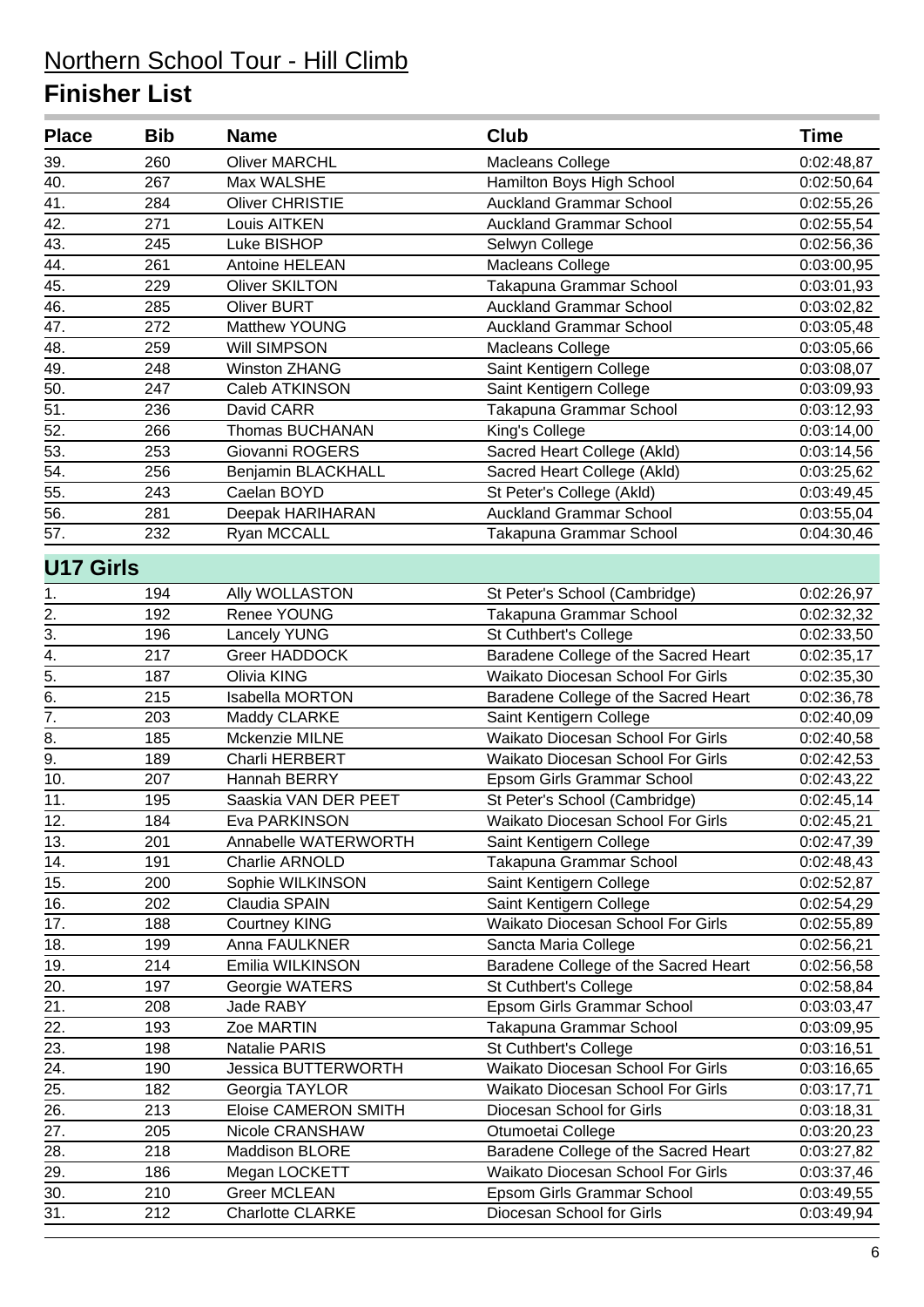| <b>Place</b>      | <b>Bib</b> | <b>Name</b>             | <b>Club</b>                          | <b>Time</b> |
|-------------------|------------|-------------------------|--------------------------------------|-------------|
| 32.               | 216        | Georgia KING            | Baradene College of the Sacred Heart | 0:03:54,66  |
| 33.               | 206        | Kadeea MCELROY          | Massey High School                   | 0:04:22,01  |
| <b>U17 Boys</b>   |            |                         |                                      |             |
| 1.                | 120        | Callum ERSKINE          | Takapuna Grammar School              | 0:01:51,96  |
| 2.                | 164        | Simon ROBERTS           | <b>Auckland Grammar School</b>       | 0:01:52,72  |
| $\overline{3}$ .  | 140        | Angus CLAASEN           | Palmerston North Boys High School    | 0:01:52,78  |
| $\overline{4}$ .  | 153        | Kiaan WATTS             | Hamilton Boys High School            | 0:01:54,75  |
| $\overline{5}$ .  | 114        | Xander WHITE            | Takapuna Grammar School              | 0:01:59,86  |
| 6.                | 159        | Josh LANE               | Cambridge High School                | 0:02:00,32  |
| $\overline{7}$ .  | 112        | Fergus HAMILTON         | Tauranga Boys' College               | 0:02:00,85  |
| 8.                | 119        | <b>Josh KENCH</b>       | Takapuna Grammar School              | 0:02:00,92  |
| 9.                | 132        | Jacob HANNAN            | Saint Kentigern College              | 0:02:02,50  |
| 10.               | 146        | Fergus SCOTT            | Kristin School                       | 0:02:04,69  |
| 11.               | 133        | Zachary CANTELL-ROBERTS | Saint Kentigern College              | 0:02:04,71  |
| 12.               | 110        | <b>Ewart BOWER</b>      | Westlake Boys High School            | 0:02:05,39  |
| 13.               | 104        | Matthew SUGDEN          | Westlake Boys High School            | 0:02:05,59  |
| 14.               | 174        | Campbell BAXTER         | <b>Auckland Grammar School</b>       | 0:02:07,66  |
| 15.               | 130        | <b>Cameron MANLEY</b>   | Saint Kentigern College              | 0:02:08,30  |
| 16.               | 128        | Callum WALSH            | Saint Kentigern College              | 0:02:08,80  |
| 17.               | 123        | Reuben THOMPSON         | St Peter's School (Cambridge)        | 0:02:09,09  |
| 18.               | 105        | <b>Blake SCANLEN</b>    | Westlake Boys High School            | 0:02:11,17  |
| 19.               | 139        | Ethan CRAINE            | Palmerston North Boys High School    | 0:02:11,36  |
| 20.               | 135        | Matthew WYNNE           | Sacred Heart College (Akld)          | 0:02:12,96  |
| 21.               | 118        | Luke LEONARD            | Takapuna Grammar School              | 0:02:13,07  |
| 22.               | 121        | Patrick CALVER          | Takapuna Grammar School              | 0:02:14,09  |
| 23.               | 170        | Tama HOARE              | <b>Auckland Grammar School</b>       | 0:02:14,47  |
| $\overline{24}$ . | 163        | <b>Christian RUSH</b>   | <b>Auckland Grammar School</b>       | 0:02:14,72  |
| 25.               | 169        | Christophe KERBY        | <b>Auckland Grammar School</b>       | 0:02:15,03  |
| 26.               | 155        | <b>Archie MARTIN</b>    | Hamilton Boys High School            | 0:02:16,28  |
| 27.               | 122        | <b>Brenden BEYER</b>    | Takapuna Grammar School              | 0:02:16,77  |
| 28.               | 113        | <b>Jack EDWARDS</b>     | Taupo Nui-a-tia College              | 0:02:16,91  |
| 29.               | 103        | <b>Nick THOMAS</b>      | Westlake Boys High School            | 0:02:17,18  |
| 30.               | 136        | Cameron DAVIES          | Sacred Heart College (Akld)          | 0:02:17,82  |
| 31.               | 116        | <b>Jake SAUSSEY</b>     | Takapuna Grammar School              | 0:02:18,16  |
| 32.               | 152        | Ronghao ZHANG           | Hamilton Boys High School            | 0:02:18,73  |
| 33.               | 172        | Alex FOGELBERG          | <b>Auckland Grammar School</b>       | 0:02:20,04  |
| 34.               | 158        | Ruben SARGENT           | Cambridge High School                | 0:02:22,40  |
| 35.               | 157        | Tait SOMERVELL          | Cambridge High School                | 0:02:23,37  |
| 36.               | 115        | Sam UPTON               | Takapuna Grammar School              | 0:02:23,62  |
| 37.               | 138        | Cam JONES               | Palmerston North Boys High School    | 0:02:25,82  |
| 38.               | 160        | Patrick CLANCY          | Cambridge High School                | 0:02:26,93  |
| 39.               | 168        | <b>Henry MALING</b>     | <b>Auckland Grammar School</b>       | 0:02:31,77  |
| 40.               | 127        | Otis ABBOTT             | Saint Kentigern College              | 0:02:33,47  |
| 41.               | 109        | <b>Bradley BYCROFT</b>  | Westlake Boys High School            | 0:02:34,19  |
| 42.               | 150        | Ollie DUNSHEA           | King's College                       | 0:02:36,11  |
| 43.               | 149        | Nick FERGUSON           | King's College                       | 0:02:41,46  |
| 44.               | 101        | Akram ABBAD             | Westlake Boys High School            | 0:02:48,28  |
| 45.               | 171        | Ben GOFFIN              | <b>Auckland Grammar School</b>       | 0:02:48,34  |
| 46.               | 131        | Michael LINDSAY         | Saint Kentigern College              | 0:02:53,05  |
| 47.               | 126        | Thomas MACKENZIE-BOWIE  | St Peter's College (Akld)            | 0:02:53,56  |
| 48.               | 141        | Lewis BROWN             | Mt Albert Grammar School             | 0:02:53,75  |
|                   |            |                         |                                      |             |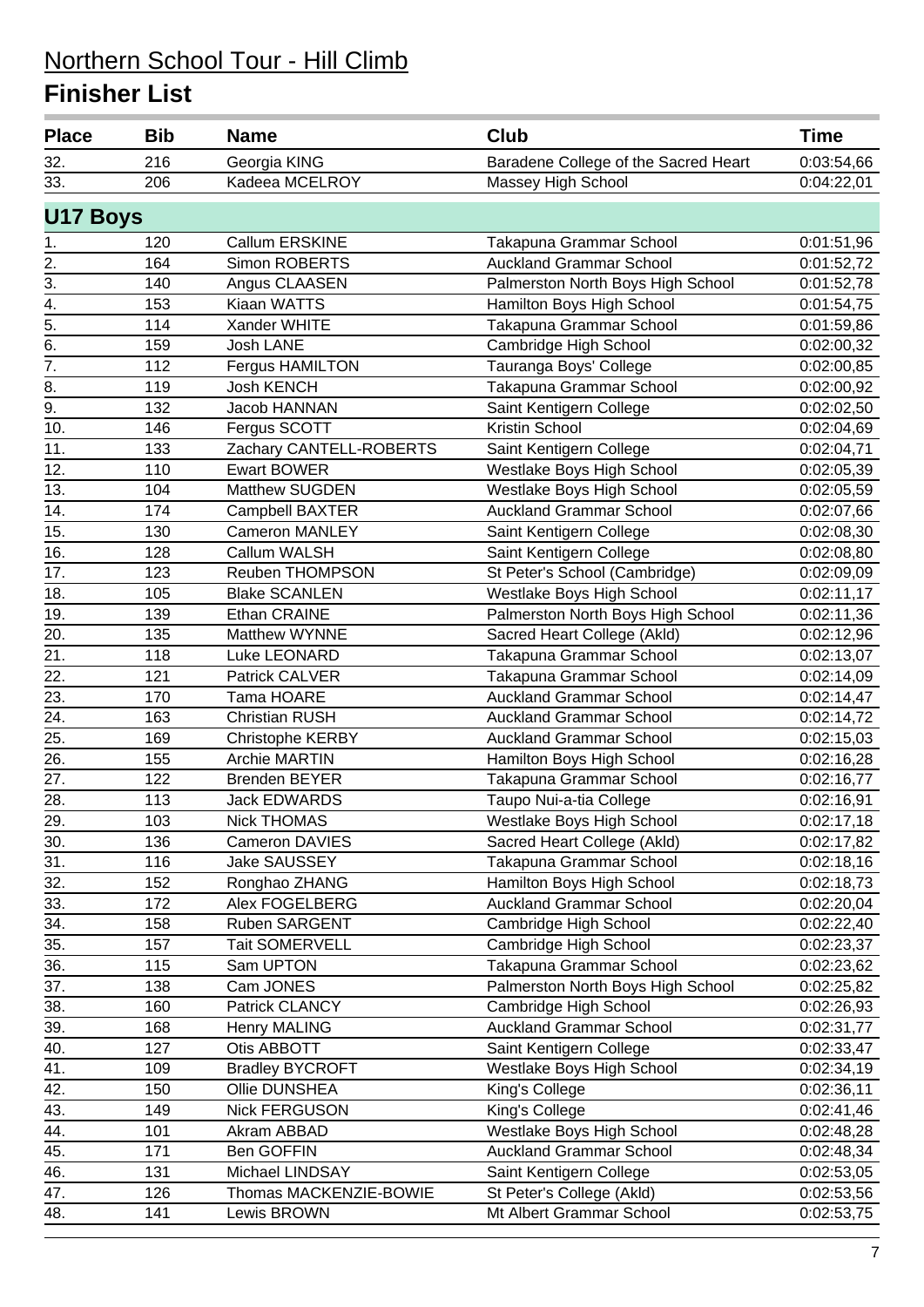| <b>Place</b>          | <b>Bib</b> | <b>Name</b>             | <b>Club</b>                           | <b>Time</b> |
|-----------------------|------------|-------------------------|---------------------------------------|-------------|
| 49.                   | 144        | Eric GU                 | <b>Macleans College</b>               | 0:02:54,10  |
| 50.                   | 147        | Nicholas ZWAGER         | King's College                        | 0:02:54,27  |
| 51.                   | 102        | Joshua WANG             | Westlake Boys High School             | 0:02:57,05  |
| 52.                   | 142        | <b>Andrew LAURIE</b>    | Massey High School                    | 0:02:57,89  |
| 53.                   | 165        | Akitha MEDAGODA         | <b>Auckland Grammar School</b>        | 0:02:59,02  |
| 54.                   | 125        | <b>Elliott MARSHALL</b> | St Peter's College (Akld)             | 0:03:06,13  |
| 55.                   | 167        | Max MALPASS             | <b>Auckland Grammar School</b>        | 0:03:07,14  |
| 56.                   | 107        | <b>James LAVELLE</b>    | Westlake Boys High School             | 0:03:08,91  |
| 57.                   | 111        | <b>James AHN</b>        | Westlake Boys High School             | 0:03:12,46  |
| <b>U20 Girls</b>      |            |                         |                                       |             |
| 1.                    | 96         | Jenna MERRICK           | Baradene College of the Sacred Heart  | 0:02:26,53  |
|                       | 94         | Abigail MORTON          | Baradene College of the Sacred Heart  | 0:02:26,74  |
| $\frac{2}{3}$         | 87         | Laura WATKINSON         | Diocesan School for Girls             | 0:02:41,27  |
| $\overline{4}$ .      | 79         | Ruby SULLIVAN           | Epsom Girls Grammar School            | 0:02:43,04  |
| 5.                    | 88         | Amelia MATTHEWS         | Diocesan School for Girls             | 0:02:45,91  |
| 6.                    | 99         | <b>Charlotte CARTER</b> | Baradene College of the Sacred Heart  | 0:02:50,52  |
| $\overline{7}$ .      | 84         | Dayna HAYTHORNE         | Epsom Girls Grammar School            | 0:02:52,91  |
| 8.                    | 91         | Nia DIXON               | Cambridge High School                 | 0:02:54,40  |
| 9.                    | 81         | Amelia MALING           | Epsom Girls Grammar School            | 0:02:56,78  |
| 10.                   | 92         | Sophie SKELTON          | <b>Botany Downs Secondary College</b> | 0:02:57,03  |
| 11.                   | 74         | Anna WILKINSON          | Saint Kentigern College               | 0:02:57,98  |
| 12.                   | 65         | Emily IRVINE            | Waikato Diocesan School For Girls     | 0:02:58,60  |
| 13.                   | 66         | Anna JACOBS             | Takapuna Grammar School               | 0:03:00,39  |
| 14.                   | 80         | Mindy RYAN-KIDD         | Epsom Girls Grammar School            | 0:03:02,53  |
| 15.                   | 75         | Jaime LINDSAY           | Saint Kentigern College               | 0:03:08,91  |
| 16.                   | 78         | Kate FOUCHE             | Saint Kentigern College               | 0:03:09,76  |
| 17.                   | 67         | Alex DOOLEY             | Takapuna Grammar School               | 0:03:10,59  |
| 18.                   | 70         | <b>Jess CLARKE</b>      | St Peter's School (Cambridge)         | 0:03:11,79  |
| 19.                   | 76         | Caitlyn HOLLIS          | Saint Kentigern College               | 0:03:12,92  |
| 20.                   | 61         | Rikako OZAKI            | Westlake Girls High School            | 0:03:17,64  |
| 21.                   | 69         | Lindz HAGGART           | St Peter's School (Cambridge)         | 0:03:19,31  |
| 22.                   | 86         | Matilda CAMERON         | Diocesan School for Girls             | 0:03:22,18  |
| 23.                   | 90         | <b>Grace KELLY</b>      | Cambridge High School                 | 0:03:23,18  |
| 24.                   | 97         | Madeleine MADDREN       | Baradene College of the Sacred Heart  | 0:03:23,28  |
| 25.                   | 72         | Alex SIMPSON            | St Cuthbert's College                 | 0:03:26,36  |
| 26.                   | 83         | Kate HOLDEN             | Epsom Girls Grammar School            | 0:03:34,34  |
| 27.                   | 73         | Eva NEWELL              | St Cuthbert's College                 | 0:03:46,09  |
| 28.                   | 62         | Jeri OPORTO             | Westlake Girls High School            | 0:03:53,09  |
| 29.                   | 63         | Amber ELLINGTON         | Westlake Girls High School            | 0:03:59,95  |
| 30.                   | 93         | <b>Helena WHITE</b>     | Baradene College of the Sacred Heart  | 0:04:01,30  |
| 31.                   | 85         | <b>Brooke DALTON</b>    | Epsom Girls Grammar School            | 0:04:06,15  |
| 32.                   | 82         | Niamh KANE              | Epsom Girls Grammar School            | 0:04:09,23  |
|                       |            |                         |                                       |             |
| <b>U20 Boys</b><br>1. | 47         | Aaron WYLLIE            | <b>Auckland Grammar School</b>        | 0:01:45,84  |
| 2.                    | 48         | <b>Oliver WARD</b>      | <b>Auckland Grammar School</b>        | 0:01:57,80  |
| $\overline{3}$ .      | 17         | Oscar ELWORTHY          |                                       |             |
|                       | 40         | <b>Burnie MCGRATH</b>   | Takapuna Grammar School               | 0:01:58,37  |
| 4.                    |            |                         | Hamilton Boys High School             | 0:01:58,76  |
| 5.                    | 44         | <b>Jarred TREYMANE</b>  | Cambridge High School                 | 0:01:59,20  |
| 6.                    | 42         | Noah COSTAR             | Hamilton Boys High School             | 0:02:00,40  |
| $\overline{7}$ .      | 32         | <b>James KRZANICH</b>   | Massey High School                    | 0:02:04,16  |